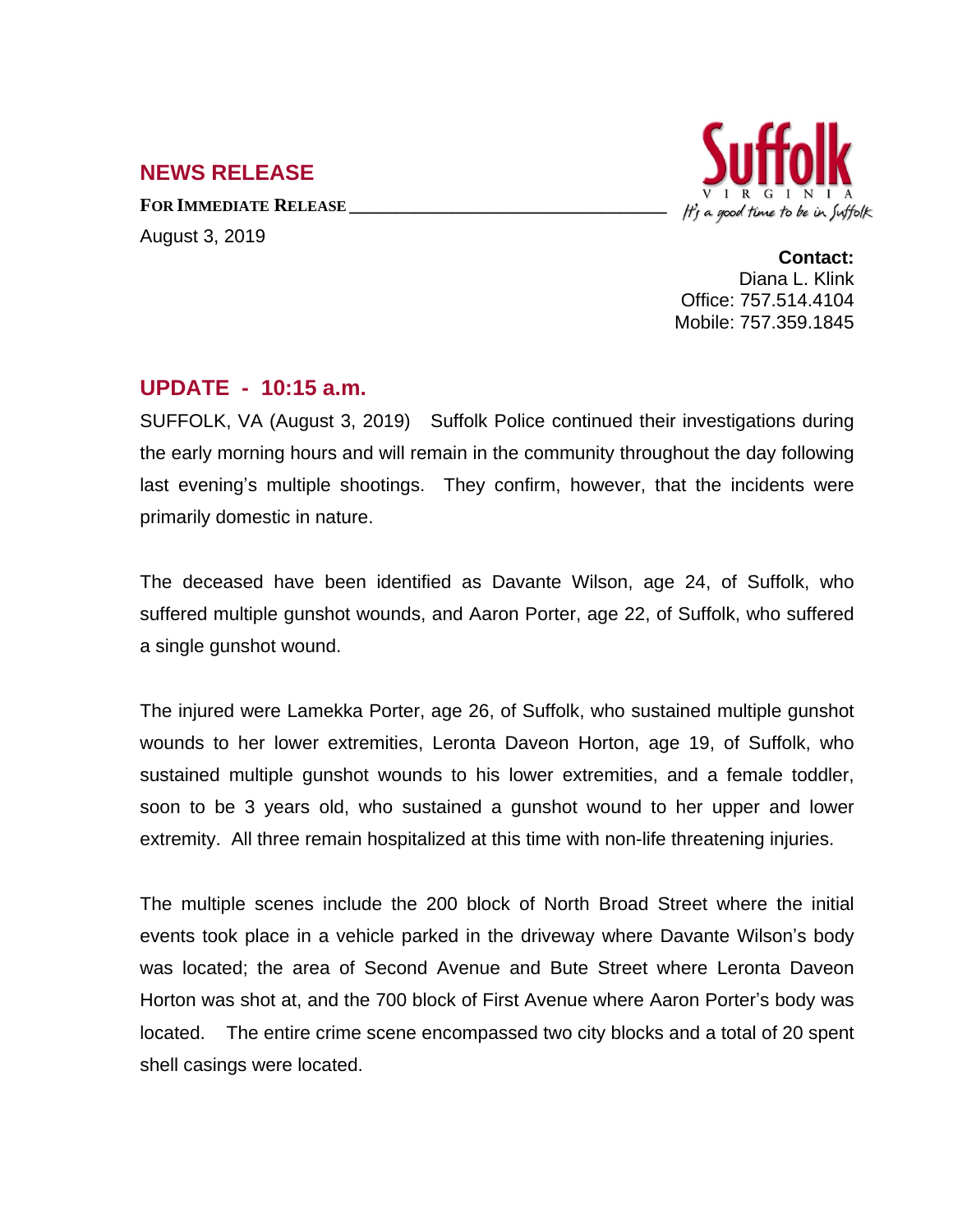Lamekka Porter and the toddler were also shot while in the parked vehicle in the 200 block of North Broad Street where she was the driver, Davante Wilson the passenger, and the female toddler was in the back seat. Aaron Porter's vehicle was parked behind the vehicle at the scene when he approached the victims.

Leronta Horton was walking in the area of Second Avenue and Bute Street with a friend when gunshots were heard and they began to run before he sustained his injuries.

The offender from North Broad Street was identified as Mr. Porter. The victim of the Second Avenue and Bute Street incidents provided a description that matched Mr. Porter. Mr. Porter was located a block away deceased from a single gunshot wound.

The Medical Examiner will be performing autopsies on the deceased to confirm the cause of death.

All of the affected roadways which were closed throughout the evening and early morning hours are now open.

The investigations remain ongoing at this time and anyone with information is asked to contact Suffolk Police or Suffolk Crime Line. To submit online, go to [www.p3tips.com,](http://www.p3tips.com) visit the Suffolk Police Department website ([www.suffolkva.us/spd](http://www.suffolkva.us/spd)) and look for the Suffolk Crime Line link, or go to the Suffolk Police Department Facebook page at [www.facebook.com/suffolkpolicedepartment](http://www.facebook.com/suffolkpolicedepartment). You can also call 888-LOCK-U-UP, 1-888-562-5887, Option 5. Once a person submits a tip, they will be given a TIP ID and password. With this information they can login at p3tips.com and submit follow-up information, engage in two-way dialogue, be informed of the outcome of the tip, and access any pertinent reward information.

## **SUFFOLK POLICE INVESTIGATING SHOOTING INCIDENTS INVOLVING MULTIPLE VICTIMS AND MULTIPLE LOCATIONS**